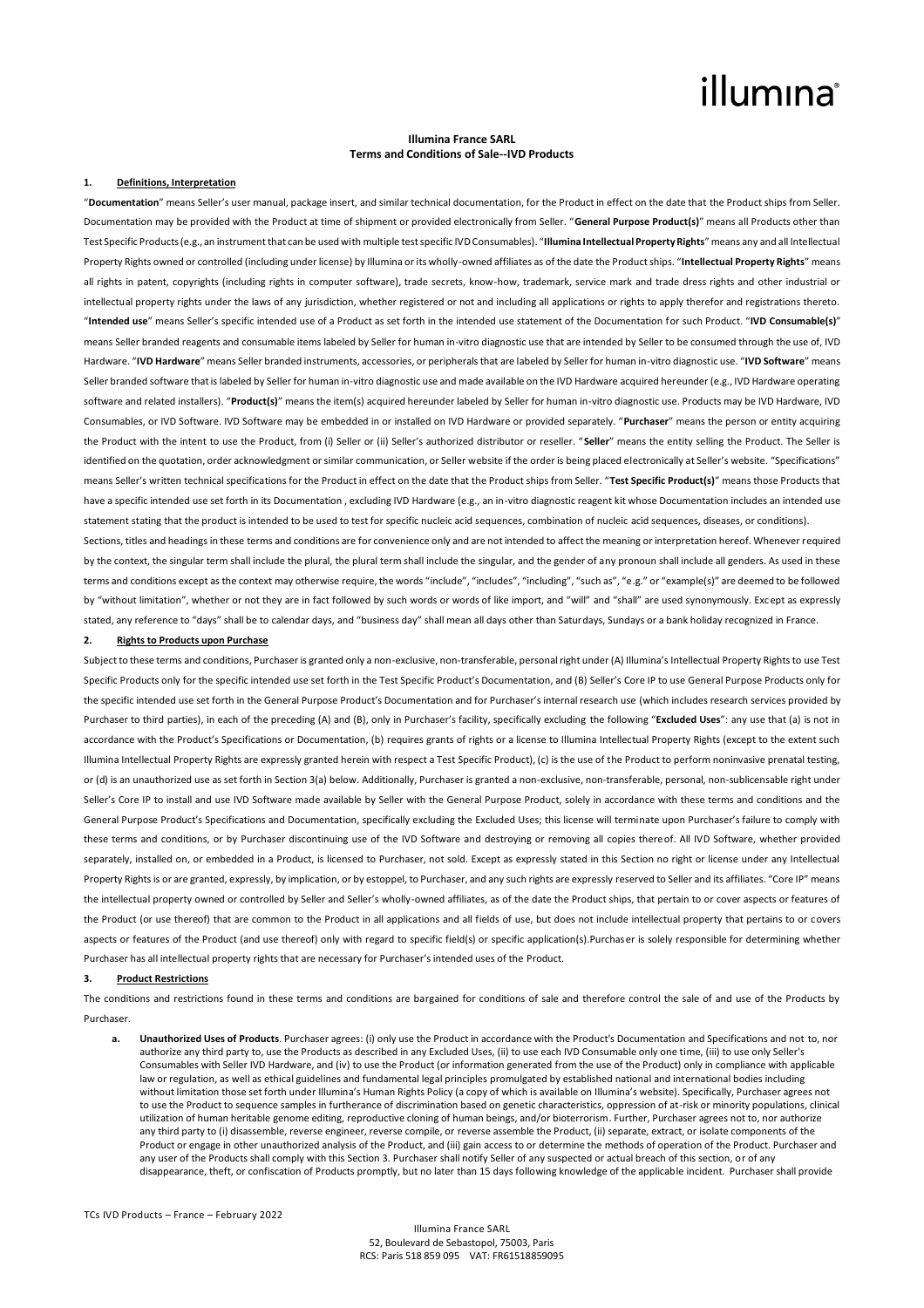## illumına

Seller with reasonable access to confirm Purchaser's compliance with the requirements in (iv). Seller reserves the right to discontinue sales of IVD Consumables or servicing of IVD Hardware in the event Purchaser does not comply with this Section 3(a)(iv).

- **b. Software License Restrictions**. Purchaser acknowledges that software may be subject to additional terms and conditions. Purchaser may not use, copy, modify, create derivative works of, reverse engineer, decompile, disassemble, distribute, sell, assign, pledge, sublicense, lease, loan, rent, timeshare or otherwise transfer the IVD Software, nor permit any other party to do any of the foregoing. Purchaser may not remove from the IVD Software, or alter, any of the trademarks, trade names, logos, patent or copyright notices or markings, or add any other notices or markings to the IVD Software. Purchaser may not (and may not attempt to) defeat, avoid, by-pass, remove, deactivate or otherwise circumvent any protection mechanisms in the IVD Software including without limitation any such mechanism used to restrict or control the functionality of the IVD Software.
- **c. Third Party Code**. To the extent third party code is included in IVD Software and any term or condition of a third party license applicable to such third party code directly conflicts with the terms and conditions set forth herein, the applicable term(s) or condition(s) of that third party license will be applicable only to that third party code and only to the extent necessary to remove the conflict.

#### **4. Regulatory**

Illumina intends that its products be used only in a lawful and ethical manner. Purchaser agrees to comply with all applicable laws, regulations, and ethical guidelines promulgated by established national and international ethical bodies when using, maintaining, and disposing of the Product and the information generated from the use of the Product. Purchaser shall obtain and maintain all necessary licenses and consents and agrees to comply with all applicable laws and regulations when using, maintaining, and disposing of Product.

### **5. Limited Liability**

TO THE EXTENT PERMITTED BY LAW, IN NO EVENT SHALL SELLER OR ITS SUPPLIERS BE LIABLE TO PURCHASER OR ANY THIRD PARTY FOR ANY INDIRECT, SPECIAL, INCIDENTAL, EXEMPLARY, CONSEQUENTIAL OR PUNITIVE DAMAGES OF ANY KIND (INCLUDING, BUT NOT LIMITED TO, THE COSTS OF PROCUREMENT OF SUBSTITUTE PRODUCTS OR SERVICES, LOST PROFITS, DATA OR BUSINESS) ARISING OUT OF OR IN CONNECTION WITH, WITHOUT LIMITATION, THE SALE OF THE PRODUCT, ITS USE, SELLER'S PERFORMANCE OR ANY OF THESE TERMS AND CONDITIONS, HOWEVER ARISING OR CAUSED AND ON ANY THEORY OF LIABILITY (WHETHER IN CONTRACT, TORT (INCLUDING NEGLIGENCE), STRICT LIABILITY OR OTHERWISE).

TO THE EXTENT PERMITTED BY LAW, SELLER'S TOTAL AND CUMULATIVE LIABILITY TO PURCHASER OR ANY THIRD PARTY ARISING OUT OF OR IN CONNECTION WITH THESE TERMS AND CONDITIONS, INCLUDING WITHOUT LIMITATION, THE PRODUCT (INCLUDING USE THEREOF) AND SELLER'S PERFORMANCE, WHETHER IN CONTRACT, TORT (INCLUDING NEGLIGENCE), STRICT LIABILITY OR OTHERWISE, SHALL IN NO EVENT EXCEED THE AMOUNT PAID TO SELLER FOR THE PARTICULAR PRODUCT CONTAINED IN THE PARTICULAR ORDER THAT DIRECTLY CAUSED THE LIABILITY.

### **6. Limitations on Warranties**

TO THE EXTENT PERMITTED BY LAW AND SUBJECT TO THE EXPRESS PRODUCT WARRANTY MADE IN THESE TERMS AND CONDITIONS SELLER MAKES NO (AND EXPRESSLY DISCLAIMS ALL) WARRANTIES, EXPRESS, IMPLIED OR STATUTORY, WITH RESPECT TO THE PRODUCT, INCLUDING WITHOUT LIMITATION, ANY IMPLIED WARRANTY OF MERCHANTABILITY, FITNESS FOR A PARTICULAR PURPOSE, NONINFRINGEMENT, OR ARISING FROM COURSE OF PERFORMANCE, DEALING, USAGE OR TRADE. WITHOUT LIMITING THE GENERALITY OF THE FOREGOING, SELLER MAKES NO CLAIM, REPRESENTATION, OR WARRANTY OF ANY KIND AS TO THE UTILITY OF THE PRODUCT FOR PURCHASER'S INTENDED USES. NOTHING IN THESE TERMS AND CONDITIONS SHALL LIMIT LIABILITY OF A PARTY OR ITS AFFILIATED ENTITIES FOR GROSS NEGLIGENCE OR FRAUD.

#### **7. Product Warranty**

All warranties are personal to the Purchaser and may not be transferred or assigned to a third-party, including an affiliate of Purchaser. All warranties are facility specific and do not transfer if the Product is moved to another facility of Purchaser, unless Seller conducts such move. The warranties described in these terms and conditions exclude any stand-alone third-party goods that may be acquired or used with the Products.

- **a. Warranty for IVD Consumables.** Seller warrants that IVD Consumables will conform to their Specifications until the later of (i) 3 months from the date of shipment from Seller, or (ii) any expiration date or the end of the shelf-life pre-printed on such IVD Consumables by Seller, but in either event no later than 12 months from the date of shinment
- **b. Warranty for IVD Hardware.** Seller warrants that IVD Hardware, other than Upgraded Components, will conform to its Specifications for a period of 12 months after its shipment date from Seller unless the IVD Hardware includes Seller provided installation in which case the warranty period begins on the date of installation or 30 days after the date the IVD Hardware was delivered, whichever occurs first ("**Base IVD Hardware Warranty**"). "Upgraded Components" means Seller provided components, modifications, or enhancements to IVD Hardware provided pursuant to the Base Hardware Warranty. Seller warrants that Upgraded Components will conform to their Specifications for a period of 90 days from the date the Upgraded Components are provided by Seller. Upgraded Components do not extend the Base Hardware Warranty for the IVD Hardware unless the upgrade was conducted by Seller at Seller's facilities in which case the upgraded IVD Hardware shipped to Purchaser comes with a new Base IVD Hardware Warranty.
- **c. Exclusions from Warranty Coverage.** The foregoing warranties do not apply to the extent a non-conformance is due to (i) abuse, misuse, neglect, negligence, accident, improper storage, or use contrary to the Documentation or Specifications, (ii) use that is an Excluded Use or otherwise not in accordance with these terms and conditions, (iii) improper handling, installation, maintenance, or repair (other than if performed by Seller's personnel), (iv) unauthorized alterations, (v) Force Majeure events, or (vi) use with a third party's good (unless the Product's Documentation or Specifications expressly state such third party's good is for use with the Product).
- **d. Procedure for Warranty Coverage.** In order to be eligible for repair or replacement under this warranty Purchaser must (i) promptly contact Seller's support department to report the non-conformance, (ii) cooperate with Seller in confirming or diagnosing the non-conformance, and (iii) return the Product, transportation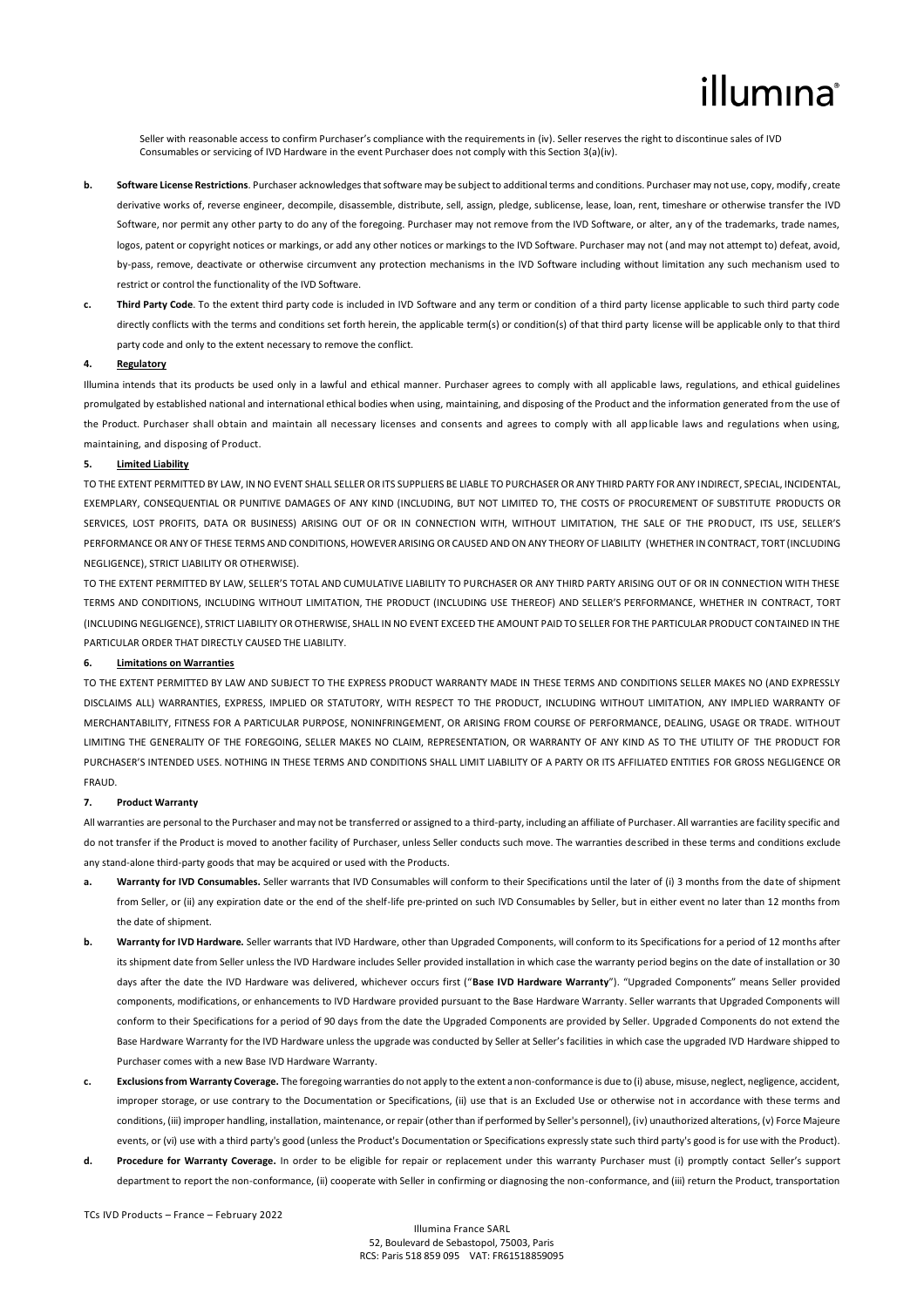# illumina®

charges prepaid to Seller following Seller's instructions or, if agreed by Seller and Purchaser, grant Seller's authorized repair personnel access to the Product in order to confirm the non-conformance and make repairs.

**e. Sole Remedy under Warranty.** Seller will, at its option, repair or replace non-conforming Product that is covered by this warranty provided that Seller can reasonably identify and confirm such non-conformance. The warranty period for repaired or replaced IVD Consumables is 90 days from the date of shipment, or the remaining period on the original Consumables warranty, whichever is later. IVD Hardware may be repaired or replaced with functionally equivalent, reconditioned, or new IVD Hardware or components (if only a component of IVD Hardware is non-conforming). If the IVD Hardware is replaced in its entirety, the warranty period for the replacement is 90 days from the date of shipment or the remaining period on the original IVD Hardware warranty, whichever ends later. If only a component is being repaired or replaced, the warranty period for such component is 90 days from the date of shipment or the remaining period on the original IVD Hardware warranty, whichever ends later. The preceding states Purchaser's sole remedy and Seller's sole obligations under the warranty provided.

#### **8. Indemnification**

- **a. Indemnification by Seller**. Subject to these terms and conditions, including without limitation, the Exclusions to Seller's Indemnification Obligations (Section 8(b) below), the Conditions to Indemnification Obligations (Section 8(d) below), Seller shall (i) defend, indemnify and hold harmless Purchaser against any third-party claim or action alleging that the (A) Test Specific Products when used for the specific intended use set forth in its Documentation, and (B) the General Purpose Products when used for (x) the specific intended use set forth in its Documentation, or (y) Purchaser's use, in accordance with these terms and conditions, and in accordance with the Product's Documentation and Specifications infringes the valid and enforceable intellectual property rights of a third party, and (ii) pay all settlements entered into, and all final judgments and costs (including reasonable legal fees) awarded against Purchaser in connection with such infringement claim. If the Product or any part thereof, becomes, or in Seller's opinion may become, the subject of an infringement claim, Seller shall have the right, at its option, to (A) procure for Purchaser the right to continue using the Product, (B) modify or replace the Product with a substantially equivalent non-infringing substitute, or (C) require the return of the Product and terminate the rights, license, and any other permissions provided to Purchaser with respect to the Product and refund to Purchaser the depreciated value (as shown in Purchaser's official records) of the returned Product at the time of such return; provided that, no refund will be given for used-up or expired IVD Consumables. This Section states the entire liability of Seller for any infringement of third-party intellectual property rights.
- **b. Exclusions to Seller Indemnification Obligations.** For the avoidance of doubt, Seller has no obligation to defend, indemnify or hold harmless Purchaser for any infringement claim to the extent such infringement arises from: (i) use of the Product for any Excluded Use, (ii) use of the Product in any manner not in accordance with its Specifications, its Documentation, or the rights expressly granted to Purchaser and restrictions imposed on Purchaser under these terms and conditions, including without limitation, any use of the Product beyond the specific intended use set forth in its Documentation, (iii) use of the Product in combination with any third party products, materials, or services (unless the Product's Documentation or Specifications expressly state that such third party's good is for use with the Product), (iv) use of the Product to perform any assay or other process not supplied by Seller, (iv) Seller's compliance with specifications or instructions for such Product furnished by, or on behalf of, Purchaser, (v) Purchaser's breach of any of these terms and conditions, or (vi) use of stand-alone third party goods that may be acquired or used with the Products (each of (i) - (vi), is referred to as an "**Excluded Claim**").
- **c. Indemnification by Purchaser.** Purchaser shall defend, indemnify and hold harmless Seller, its affiliates, their non-affiliate collaborators and development partners that contributed to the development of the Product, and their respective officers, directors, representatives and employees against any claims, liabilities, damages, fines, penalties, causes of action, and losses of any and every kind, including without limitation, personal injury or death claims, and infringement of a third party's intellectual property rights, resulting from, relating to, or arising out of any Excluded Claim.
- **d. Conditions to Indemnification Obligations.** The parties' indemnification obligations are conditioned upon the party seeking indemnification (i) promptly notifying the other party in writing of such claim or action, (ii) giving the other party exclusive control and authority over the defense and settlement of such claim or action, (iii) not admitting infringement of any intellectual property right without prior written consent of the other party, (iv) not entering into any settlement or compromise of any such claim or action without the other party's prior written consent, and (v) providing reasonable assistance to the other party in the defense of the claim or action; provided that, the indemnifying party reimburses the indemnified party for its reasonable out-of-pocket expenses incurred in providing such assistance.

#### **9. Payment Terms**

Each purchase order is a separate, independent transaction, and Purchaser has no right of set-off against other purchase orders or other transactions with Seller. Seller will invoice upon shipment. Subject to Seller's credit review of Purchaser (following which Seller shall inform Purchaser of applicable payment terms), all payments are due within 30 days of the date of the invoice. All amounts due shall be paid in the currency found on the invoice. If payment is made by wire or other electronic funds transfer, Purchaser is solely responsible for any bank or other fees charged and will reimburse Seller for any such fees. If any payment is not made by the due date Seller may exercise all rights and remedies available by law. Purchaser shall pay for all costs (including reasonable attorneys' fees) incurred by Seller in connection with the collection of late payments. Any amount not paid by the due date will bear interest from the day following the date on the invoice at a rate equal to the interest rate applied by the European Central Bank to its most recent refinancing operation plus 10 percentage points. In this case, the applicable rate during the first half of the year involved is the applicable rate on 1 January for the relevant year. For the second half of the year involved, it is the applicable rate on July 1 for the relevant year. Late payment penalties are due without the need for a reminder..

#### **10. Shipping Terms; Title and Risk of Loss**.

Unless otherwise set forth in writing by Seller or otherwise agreed between the parties, all shipments are made DDP (Incoterms 2020) at the address designated by Purchaser at the time of ordering. In all cases, title (except for IVD Software and third-party software) and risk of loss transfers to Purchaser when Product is made available at such address.

**11. Taxes**

TCs IVD Products – France – February 2022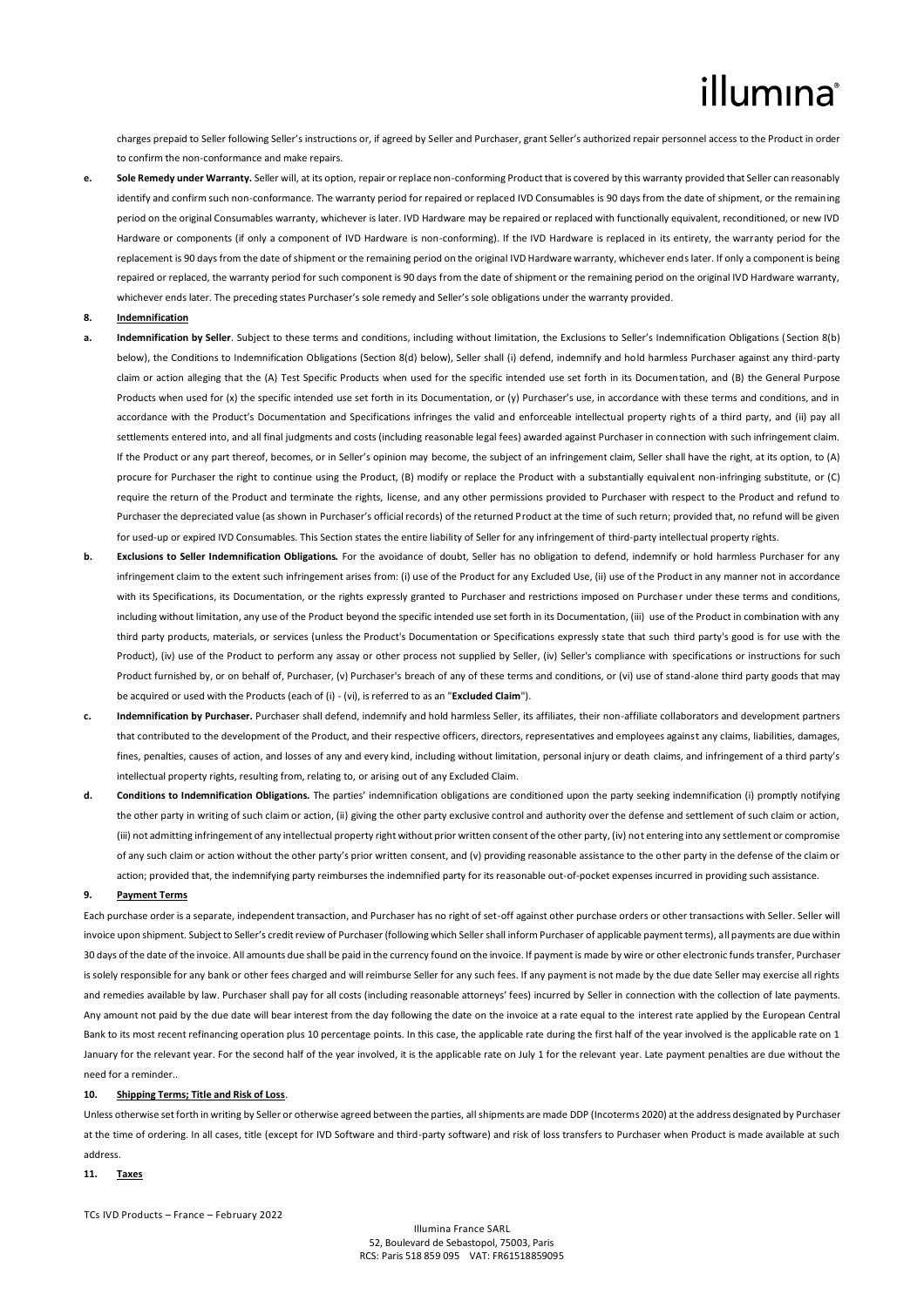## illumina

Purchaser agrees that any applicable sales, use, excise, VAT (value added tax), GST (goods and services tax), withholding and other taxes will be calculated based on both the tax rates in effect on the date of shipment and the ship to address for the Product. Any amounts for tax listed on a quotation, if any, are for reference purposes only and are not binding on Seller. All prices and other amounts payable to Seller are exclusive of and are payable without deduction for any taxes, customs duties, tariffs or charges hereafter claimed or imposed by any governmental authority upon the sale of Product, all of which will be paid by Purchaser. In the event Seller is required by law or regulation to pay any such tax, duty, tariff or charge, such amount will be added to the purchase price or subsequently invoiced to the Purchaser. In the event Purchaser is required by law or regulation to deduct any such tax, duty, tariff or charge the Purchaser shall gross up any payment to the Seller.

- **12. General**
- **a. Applicability of Terms and Conditions**. These terms and conditions exclusively govern the ordering, purchase, supply, and use of Product, and prevail over any conflicting, amending and/or additional terms contained in any purchase orders, invoices, or similar documents all of which are hereby rejected and are null and void. Seller's failure to object to any such terms shall not constitute a waiver by Seller, nor constitute acceptance by Seller of such terms and conditions.
- **b. Order Changes/Cancellations**. Orders for Products may not be changed or cancelled once placed.
- **c. Governing Law**. These terms and conditions, their interpretation, and the performance of the parties shall be governed by the laws of France. Seller and Purchaser agree that the United Nations Convention on Contracts for the International Sale of Goods shall not apply to these terms and conditions, including any terms in the Documentation.
- **d. Arbitration**. In Seller's sole discretion, any dispute, claim or controversy arising out of or relating to the breach, termination, enforcement, interpretation or validity of these terms and conditions shall be determined by confidential binding arbitration conducted in the English language to be held in Paris (France) before an arbitrator appointed under the CMAP (Centre for Mediation and Arbitration of Paris, Paris Chamber of Commerce and Industry - 39, avenue Franklin D. Roosevelt, 75008 Paris, France) rules of arbitration ("CMAP Rules") and administered under the CMAP Rules, which are deemed to be incorporated by reference into this clause. In all cases of arbitration hereunder each party shall bear its own costs and expenses and an equal share of the arbitrator's and administrator's fees of arbitration; neither party nor an arbitrator may disclose the existence, content, or results of any arbitration without the prior written consent of both parties, unless required by law; the decision of the arbitrator shall be final and binding on the parties, provided that, the arbitrator shall not have the authority to alter any explicit provision of these terms and conditions; judgment on the award may be entered in any court having jurisdiction. This clause shall not preclude the parties from seeking provisional remedies in aid of arbitration from a court of appropriate jurisdiction.
- Representations and Warranties. Purchaser is not an authorized dealer, representative, reseller, or distributor of any of Seller's, or its affiliates', products or services. Purchaser agrees, represents and warrants that it (i) is not purchasing the Product on behalf of a third party, (ii) is not purchasing the Product in order to resell or distribute the Product to a third party, (iii) is not purchasing the Product in order to export the Product from the country in which Seller shipped the Product pursuant to the ship-to address designated by Purchaser at the time of ordering ("Ship-to Country"), and (iv) will not export the Product out of the Ship-To Country. Purchaser further represents and warrants that the Product shall be used in the usual course of business or practice, or by: (A) a person licensed in a health field in the applicable jurisdiction(s) or (B) a Purchaser's designated agent or employee for lawful research, teaching, or testing purposes.
- **f. Remedies for Breach**. In addition to any remedies specified elsewhere under these terms and conditions, including without limitation Sections 2-4, and any remedies available to Seller under law, Seller may, immediately upon notice to the Purchaser, do any, all, or any combination of the following in the event Purchaser breaches any of these terms and conditions: (i) cease performance, including without limitation, cease further shipments of Product, (ii) terminate the rights granted to Purchaser pursuant to Section 2 (Rights to Product Upon Purchase), (iii) terminate any service contracts then in effect for affected Product, or (iv) terminate any remaining product warranty for the affected Product.
- **g. Facility Requirements and Installation of IVD Hardware**. Purchaser acknowledges that it is responsible for ensuring at Purchaser's sole cost that its facility meets the site requirements for the IVD Hardware. If the purchase of IVD Hardware includes installation it will be completed within 30 days of delivery of all components of the IVD Hardware and the facility meeting such requirements, including Purchaser's reasonable cooperation.
- **h. IVD Hardware Compatibility**. Due to the slower rate of updates to IVD Hardware, Purchaser acknowledges that Seller's research use reagents and consumables may not be compatible with the IVD Hardware and IVD Software. Please contact Seller's technical support department prior to purchasing any Seller research use reagents and consumables for use with IVD Hardware and IVD Software.
- **i.** Service Contracts. If a Seller extended service contract for Hardware is being provided, then Seller's standard terms and conditions for such service contract shall exclusively govern such extended service contract. Purchaser agrees that all service contracts are both personal to Purchaser and facility specific: services contracts cannot be transferred to a third party and may not be transferred to a new facility if the Hardware is relocated.
- **j. Future Products**. Any future products and/or services ("**Unreleased Products**") are subject to new part numbers, pricing, and specifications and the acquisition of Product hereunder is not in reliance on the availability of any Unreleased Products.
- **k. Seller Affiliates**. Any actions or rights that may be performed or exercised by Seller may be performed or exercised by Seller itself or by any of its affiliates. By way of non-limiting example, Seller's affiliates may carry out shipment, servicing, invoicing and receipt of payment.
- **l. Force Majeure**. Seller is not responsible for any failure to perform or delay attributable in whole or in part to any cause beyond its reasonable control, including but not limited to acts of God, fire, flood, tornado, earthquake, hurricane, lightning, any action taken by a government or regulatory authority, actual or threatened acts of war, terrorism, civil disturbance or insurrection, sabotage, labor shortages or disputes, failure or delay in delivery by Seller's suppliers or subcontractors, transportation difficulties, shortage of energy, raw materials or equipment, or Purchaser's fault or negligence. In the event of any such delay the delivery date shall be deferred for a period equal to the time lost by reason of the delay.